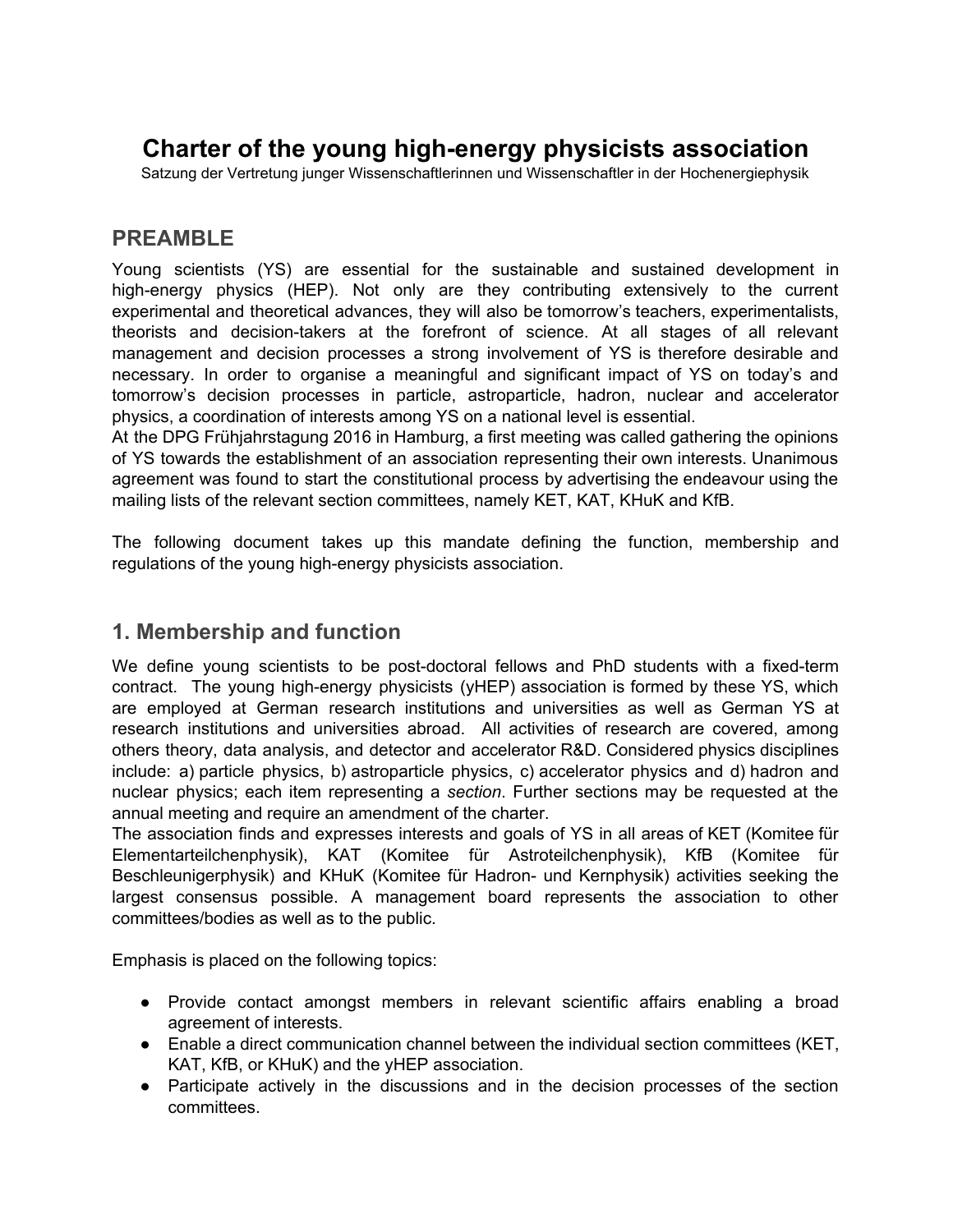- Discuss the role of YS in science, science outreach and teaching.
- Provide a platform for exchange of experiences with teaching and related obligations of YS in different positions in order to pool and represent their interests.
- Find strategies of general support for YS in agreement with the section committees.
- Propose measures to promote long-term academic career opportunities for YS in agreement with the section committees.
- Improve the situation of post-doctoral fellows and PhD students concerning precarious working conditions and the reconciliation of work and family life.

Additional tasks are:

- Organise an annual meeting as main opportunity for exchange and formation of opinion.
- Offer a separate, moderated job-seeking mailing list for interested members with active subscription renewal.

# **2. yHEP membership and bodies**

#### 2.1 yHEP membership

Membership in the yHEP association is acquired by subscription to the member mailing list using an institutional email address. Subscription is done via email. Members leaving the field of high-energy physics or failing to meet other criteria, like non-permanent employment, lose their membership within six months. Members are allowed to unsubscribe at any time. Members failing to meet membership criteria shall be removed within six months. Invalid email addresses will be removed from the list. Additionally, active biannual (twice a year) subscription renewal is enforced.

#### 2.2 Composition of the yHEP management board (MB)

The yHEP MB is elected (see section 2.3) by the members of the yHEP association. It consists of two MB members for every *complete section*. To be considered complete, a section is required to have at least 20 yHEP members and to provide at least two candidates during election. Only then is the section represented in the MB. The two MB members per complete section are the representative for a section and her/his deputy. The term of office for the elected MB members is one year. Re-election is possible without restriction as long as criteria for membership are met.

The MB defines a chair and a deputy chair amongst the members of the MB by secret ballot. If none of the candidates acquires at least 50 % of the votes in the first ballot, a consecutive round of runoff ballot is performed among the two candidates collecting the most votes. If necessary, this procedure is repeated until a chair is found.

If a representative resigns within a legislative period, the deputy becomes representative. One of the MB members is assigned as provisional deputy. The MB can also nominate a provisional deputy among the section members, if the MB agrees on a nominee.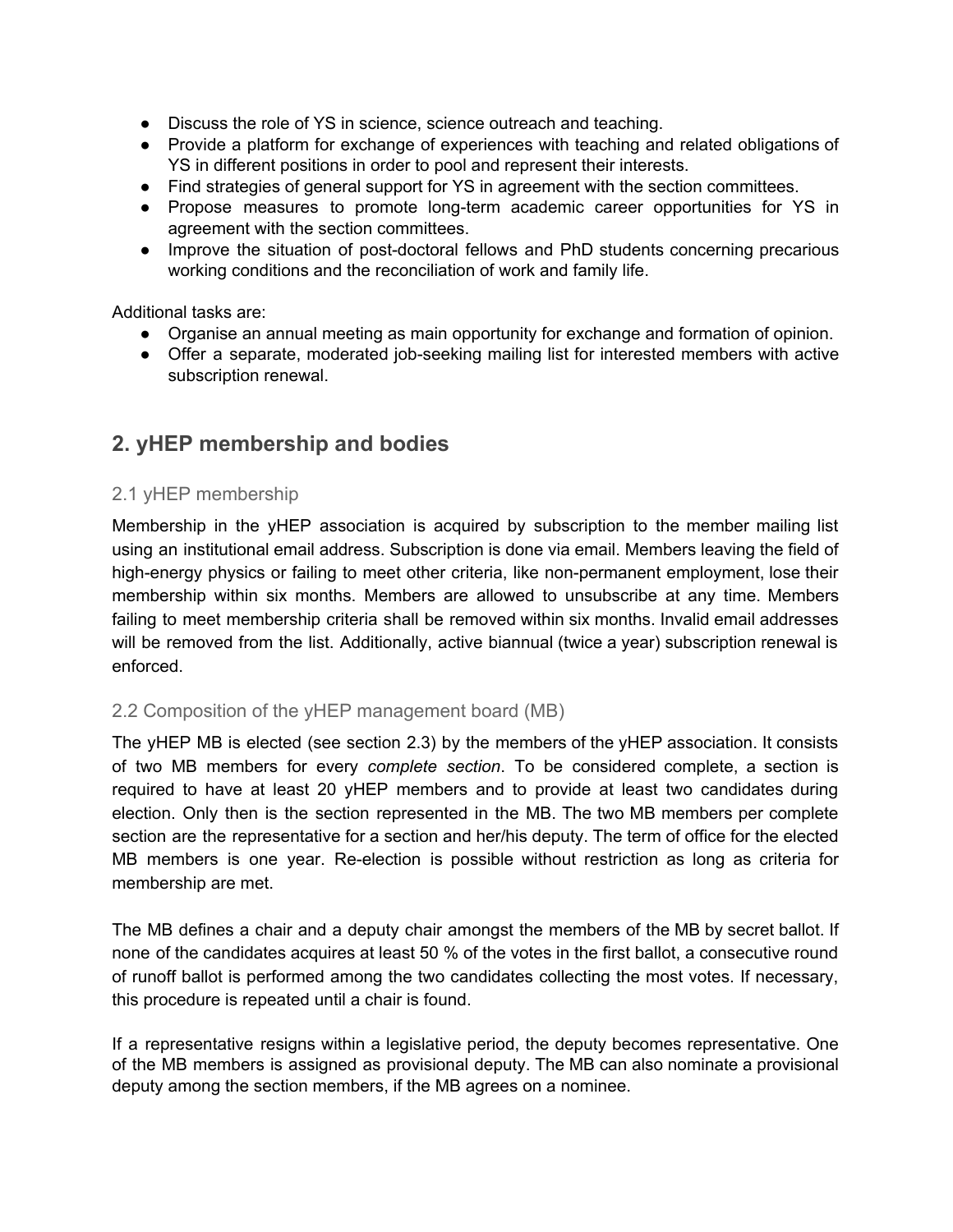If a deputy resigns within a legislative period, one of the MB members is assigned as provisional deputy. The MB can also nominate a provisional deputy among the section members, if the MB agrees on a nominee.

#### 2.3 Election procedure of the MB

The ballot is secret. The vote is cast online (e-vote). Two election supervisors are found among the yHEP, which cannot stand for election simultaneously.

Every member of the yHEP association can stand for election as representative for only her/his section. In case the member's institute is represented in more than one section, the member must choose one section to run for prior to the election. The choice has to be communicated with the election supervisors and is binding for one election. A member can propose herself/himself for candidature. A candidate can also be proposed by any other member. Candidature must be accepted prior to the ballot.

Each section must provide at least two candidates that accept their candidature (complete section). A short warrant of apprehension should be sent to the election supervisor upon invitation prior to the ballot.

During the election of the MB, every yHEP member has a maximum of two votes per complete section, i.e. a member is allowed to vote in every complete section. Within a section these two votes can be accumulated to a single candidate. Not all votes need to be cast.

Per section, the candidate with the most votes is elected as section representative. The candidate with the second most votes is assigned as deputy. In case of a tie vote, a runoff ballot is performed. If the second ballot also results in a tie vote, a decision is found by drawing lots.

## **3. MB procedures**

For the MB to be quorate, at least one person (representative or deputy) per complete section needs to cast a vote. Both the representative and the deputy have one vote. Votes are not bound to attendance to a meeting; a vote can be cast by email and temporarily delegated to another member of the MB. If a section fails to vote within two weeks, the section is removed from that decision. In case of a tie vote, the *chair-majority* applies.

The MB can decide to take any question to the general assembly. It should do so for questions that are considered to have a major impact or to be of high relevance in order to guarantee the largest possible consensus among the yHEP members by means of ballot. In particular the following decisions need to be approved by the general assembly:

- the admittance of new sections.
- amendments to the charter and
- structural or organisational changes.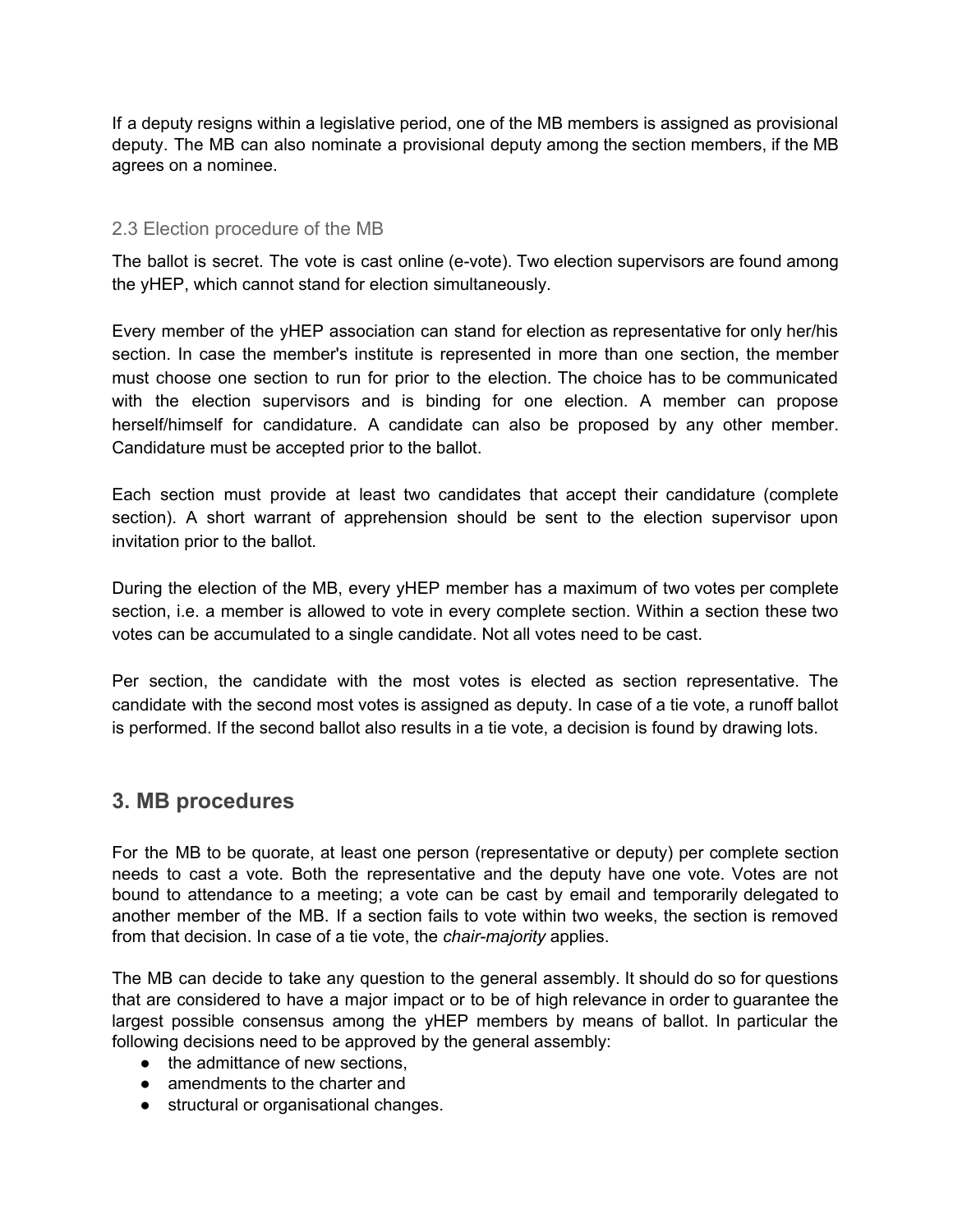The management board has the right to invite individuals to the MB meetings if agreed on by the MB. Agreement is found in the following cases:

- a) There is no objection.
- b) If there is at least one objection, majority vote by the MB can overrule the objection. Chair-majority applies.

The MB meets three times per year, more often if necessary. Meetings are called by the MB chair. Minutes are to be accepted by all board members. In case of unsolvable disagreement, all conflicting positions are to be included in the minutes, thereby enabling the publication of the minutes. The minutes of the MB meetings are to be distributed to all members using the appropriate mailing list.

Reimbursement of possible travel costs are to be requested by the individual board member towards her/his home institute. No reimbursement by the association itself is granted.

### **4. General assembly**

The general assembly is called in and organised by the MB once a year. The assembly is quorate if at least 20% of the members attend the meeting. If the assembly is not quorate, concrete proposals for questions will be worked out in the discussions during the assembly and decisions will be put to e-votes after the general assembly. For these e-votes the same rules apply as for decisions during the general assembly and the decisions found are equivalent to decisions taken by the quorate general assembly.

Every yHEP member is allowed to add topics to the agenda of the general assembly either by consent of one MB member or by collecting in total five members supporting the discussion of the matter. These might include important statements on policies of the field, on changes to the political landscape or changes to funding schemes. Decisions taken by the MB can be overridden by the general assembly in this way.

Amendments of the charter are to be passed at the general assembly with two-thirds majority of the attendees. The admittance of a new section necessitates an amendment of the charter. Decisions on other matters are taken by simple majority vote.